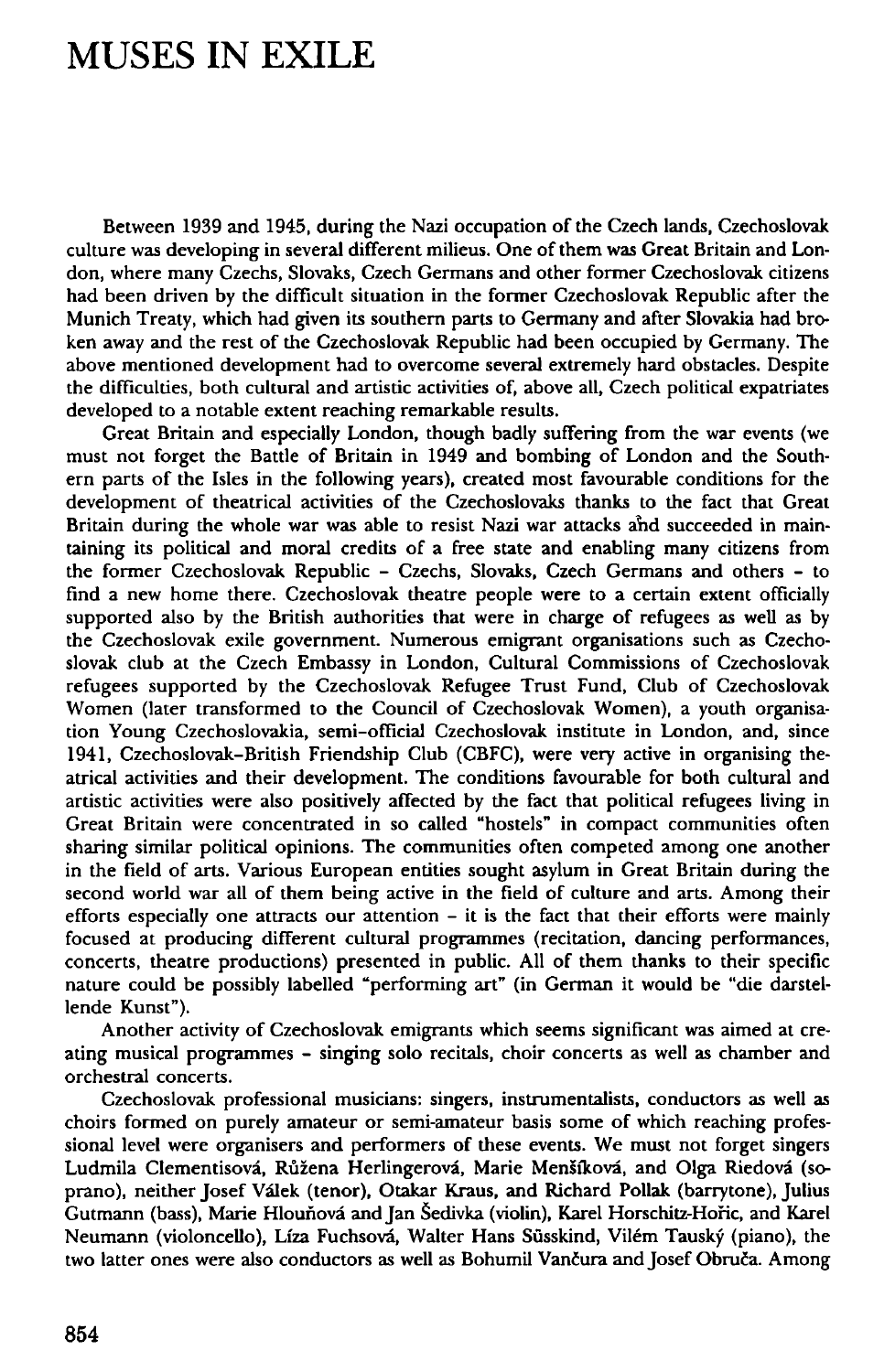the choir ensembles we should mention the following: Choir of the Young Czechoslovakia, Choir of the Council of Czechoslovak Women, Czechoslovak Army Choir, Musical ensembles Czech Trio, later Dumka Trio, and Czechoslovak Wind Quintet, and Czechoslovak Army orchestra a part of the Czechoslovak Independent Brigade Group.

The Czechoslovaks co-operated especially with German, Austrian, French as well as Spanish emigrants, and of course mainly with the Britons. Concerts systematically introducing Czech operatic, chamber, and symphonic music to London audiences deserve a special attention.

Let us mention the most important events: a series of concerts of Czech operatic creation which were often prepared as in a way of "cross -sections" of different operas (many Smetana's and Dvořák's works were presented in this way between 1941-1945), a cycle of Czech chamber music concerts in autumn 1943 *"Dvofdkuv rok" ("Dvorak's Year")* performed in 1941 to celebrate the 100<sup>th</sup> birthday anniversary of Antonín Dvořák, similar events in honour of Bedřich Smetana to celebrate the  $120<sup>th</sup>$  anniversary of his birthday and the  $60<sup>th</sup>$  anniversary of his death in 1944, promenade concerts performed by the Czechoslovak Army Orchestra at London squares and parks. Though many concerts were of international character they also comprised examples of Czech folk music which was a very important dramaturgical intention. To a lesser extent they also comprised popular music compositions represented, for example, by the non-official anthem of the allied armies *"Roll on the Barrels",* a polka by a Czech composer Jaromir Vejvoda, originally called *"Skoda lasky" ("Regretting the Love...")* 

As mentioned above, British artists, soloists and ensembles took an exceptional part in the performances. Very active were the following: Myra Hess (piano), The Long-Kersey-Whitehead Trio, The Blech String Quartet, The Griller String Quartet, The London Wind Players, BBC Symphony Orchestra headed by its principal conductor Adrian Boult, London Philharmonic Orchestra with its principal conductor Malcolm Sargent, Royal Chora) Society, and others. Thanks to their exceptional endeavour Czech music became well-known and popular with the music loving British audiences. We should emphasise that it was not only classical music (besides in England very popular Antonín Dvořák's compositions also Bedfich Smetana's, Leos Janacek's, and Josef Suk' works) but also music by then contemporary composers J. B. Foerster, Vítězslav Novák, Ladislav Vycpálek, Bohuslav Vomáčka, Bohuslav Martinů, and others.

The Czech emigrant community from London became extraordinarily active in the field of theatrical activities. You would have hardly found a single group of Czech immigrants who would not have attempted for at least primitive theatre forms - presentations, cultural soirees, and cabarets. Moreover, ensembles and theatres resembling thanks to the regularity and seriousness of their activities professional theatres came into being.

Among them a group of both young professionals, semi-professionals (they were getting ready for their professional theatre career) as well as amateur theatre people was working most systematically and effectively. The group was formed in London under the left-wing organisation Young Czechoslovakia in summer 1939 and worked under the cultural commission of a self-governing refugee organisation supervised by the supporting fund CRTF. It was called Dramatic Group of Czechoslovak Cultural Centre and later was supported by the Czechoslovak-British Friendship Club, too. At the beginning its leader was Ota Ernest a director and actor who before leaving the Czechoslovak Republic had worked in a theatre in Pilsen, later the group was headed by his brother's, Jiří Orten a poet, friends: Josef Lederer (a poet using a pseudonym Jiff Klan), Pavel Tigrid (a lawyer), Josef Schwarz (a conservatory student who after his return to his home-land used a pseudonym of Josef Cervinka), Karel BruSak (a young poet and theatre entrant who came to London from France after 1940). Other members of the group were: Walter Berger, Josef Guth, Zdeněk Rudinger, Zita Bergerová, Růžena Hlaváčková, Věra Langrová, Alena Maxová, and others. Some of German nationality but former Czechoslovak citizens who could speak Czech also participated in the performances as directors or actors. They were, for example, Paul Demel, Herbert Lorn, Anna Maria Joklova, Marianne Hellerova (a dancer), and Walter Hans Süsskind and J. Silvera (musicians).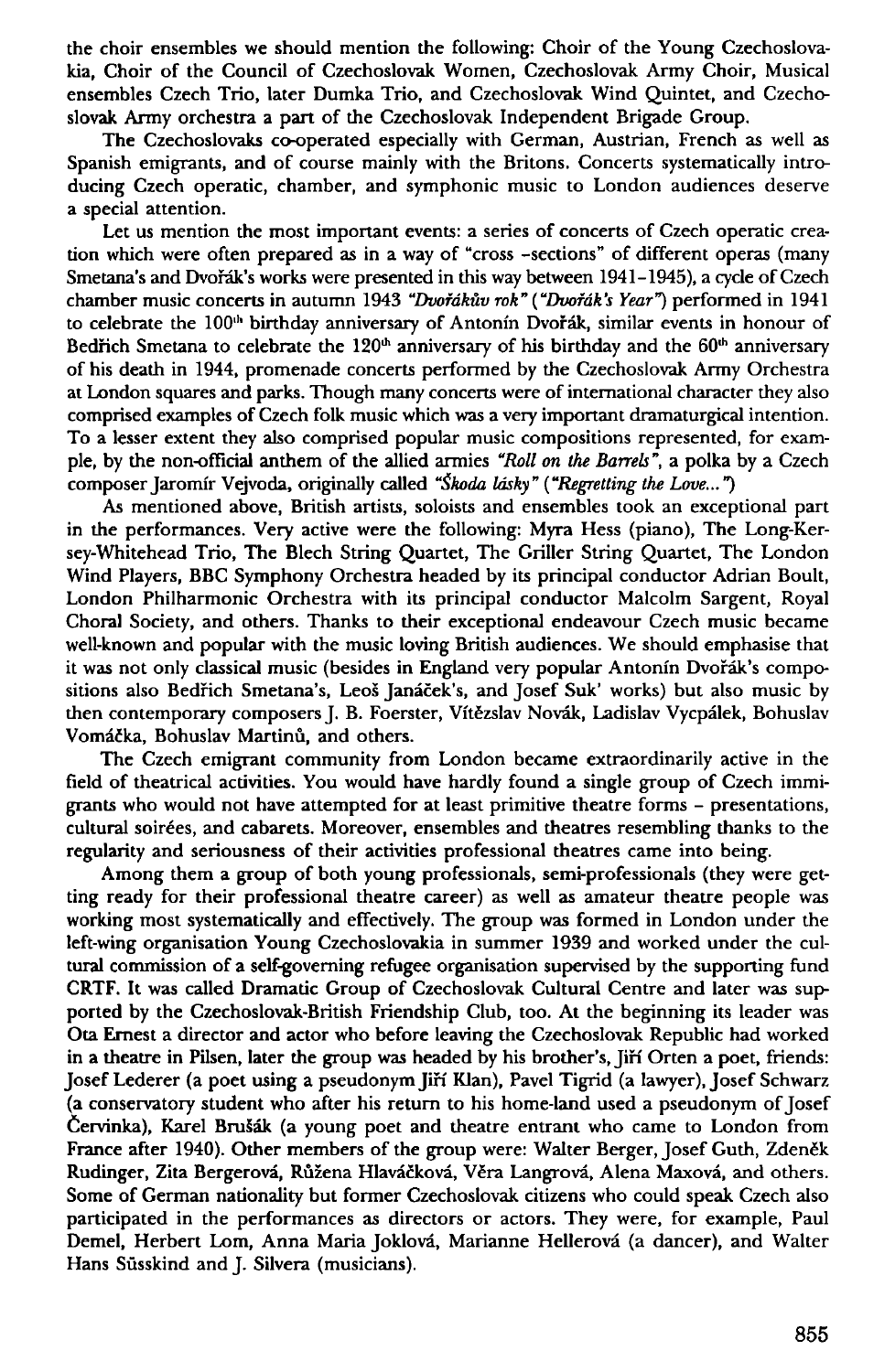These young people decided that though living in exile they would aim at the objectives marked already in their home-land by the Czechoslavak theatre avantgarde, i.e. E. F. Burian and his "D" Theatre and Jiří Voskovec's and Jan Werich's Osvobozené divadlo. They were so tightly connected with the creations of the above mentioned avantgarde that it might have been considered imitation. In their variety shows, pastiches, cabarets and theatre performances they not only assumed already well-tried avantgarde procedures but they also tested their utterance capacity and they made them more topical them for the new conditions. From the ideological viewpoint, however, their performances so much reflected the attitude of their generation so heavily affected by existential sceptisism that they often provoked politically orientated polemics within Czechoslovak exile community. Their sceptic attitude seen from outside seemed to show a decisive resistance against war efforts of the Czechoslovak Centre of Foreign Resistance Movement headed by Edvard Benes. For some of them the WW2 before the end of the year 1941 when the Soviet Union became involved had represented an imperialistic war.

However, some performances of this group became, thanks to their dramaturgy, a part of the Czechoslovak official propaganda. From them we should mention a performance *"Bdsnici naii nadije chude" ("The poets of our Humble Hope",* 1940) by Ota Ornest. The performance presented to celebrate the 90<sup>th</sup> anniversary of Tomáš Garrigue Masaryk's birthday together with two soirées by Tigrid: "Ocel nadcházející revoluce" ("The steel of the Forth*coming Revolution",* 1942) and *"Soviet Union Music and Poetry"* (1942) were most successful. They were studied to celebrate different political anniversaries of the first year of the Soviet involvement in WW2 on the part of the Allies. Ota Ornest also prepared a theatrical performance *"The Life and the Death"* (1940) - a pastiche of different scenes and sketches from the work of Karel Capek. This performance organised by both the British authorities as well as Czech exile official authorities was designed to pay tribute to the first anniversary of the writer's death, he was run to death by the Nazis.

For another, this time semi-official occasion, a *"Gala Performance of the Czechoslovak-British Friendship Club"* held at the occasion of its first general assembly, Ota Omest staged the exposition part of Arnošt Dvořák's expressionistic drama "Husité" ("The Hussites"). Besides the Czechoslovaks, the audience could also see British theatre people who led by Marius Goring performed the last act of Shakespeare's *"Tempest".* Czechoslovak actors of German nationality led by Julius Gellner performed a few scenes from Schiller's *"Don Carlos".* The programme objectives of this group were best represented by performances independent of official autorities' stimuli, the most significant of them tried to remind the Czech part of the audience comprising political refugees of the results of the Czechoslovak theatre avantgarde as well as to introduce them to the other part of the audience comprising other nationality. The dramaturgy of most of their productions was inspired by the repertory of Burian's "D" Theatre. The group led by Ornest and, also directed by him, at the very beginning of its activities performed a pastiche of folk nursery rhymes, songs, and dances transformed according to Burian's *"Vojna" ("The War")*  to so called *"Lidovd suita" ("Folk Suite",* 1940). Tigrid directed Burian's voice-band stage performance *"Kfest sv. Vladimira" ("St. Vladimir's Christening",* 1939). In its second period the group performed mostly under the auspices of CBFC, first of all thanks to Karel Brušák specific verses from other Burian's productions: adaptation of a baroque folk drama *"Hra o sv. Doroti" ("The Morality of St. Dorothy*") as well as a pastiche of folk traditional ceremonies "Žebravý Bakus" ("Bacchus the Beggar") and later under the name of *"Vecne jaro" ("The Eternal Spring",* 1942) other works from Burian's repertory: *"Pisen Salomounova " ("The Song of Solomon* "), Goethe's *""Utrpeni mladeho Werthera " ("Young Werther's Sufferings")* and the second part of the poem *"Mdj" ("May")* by a Czech romantic poet K. H. Macha. Voskovec's and Werich's Osvobozene divadlo was inspiration source for a new authentic cabaret composed of texts written by the members of this group for the Czech broadcasting of the BBC. It was performed in many runs under the name of *"Void Londyn" ("London's calling",* 1942). The audience could see best performances of young Czech dramaturgists as well as directors (Ornest, Tigrid, Brušák) and, of course,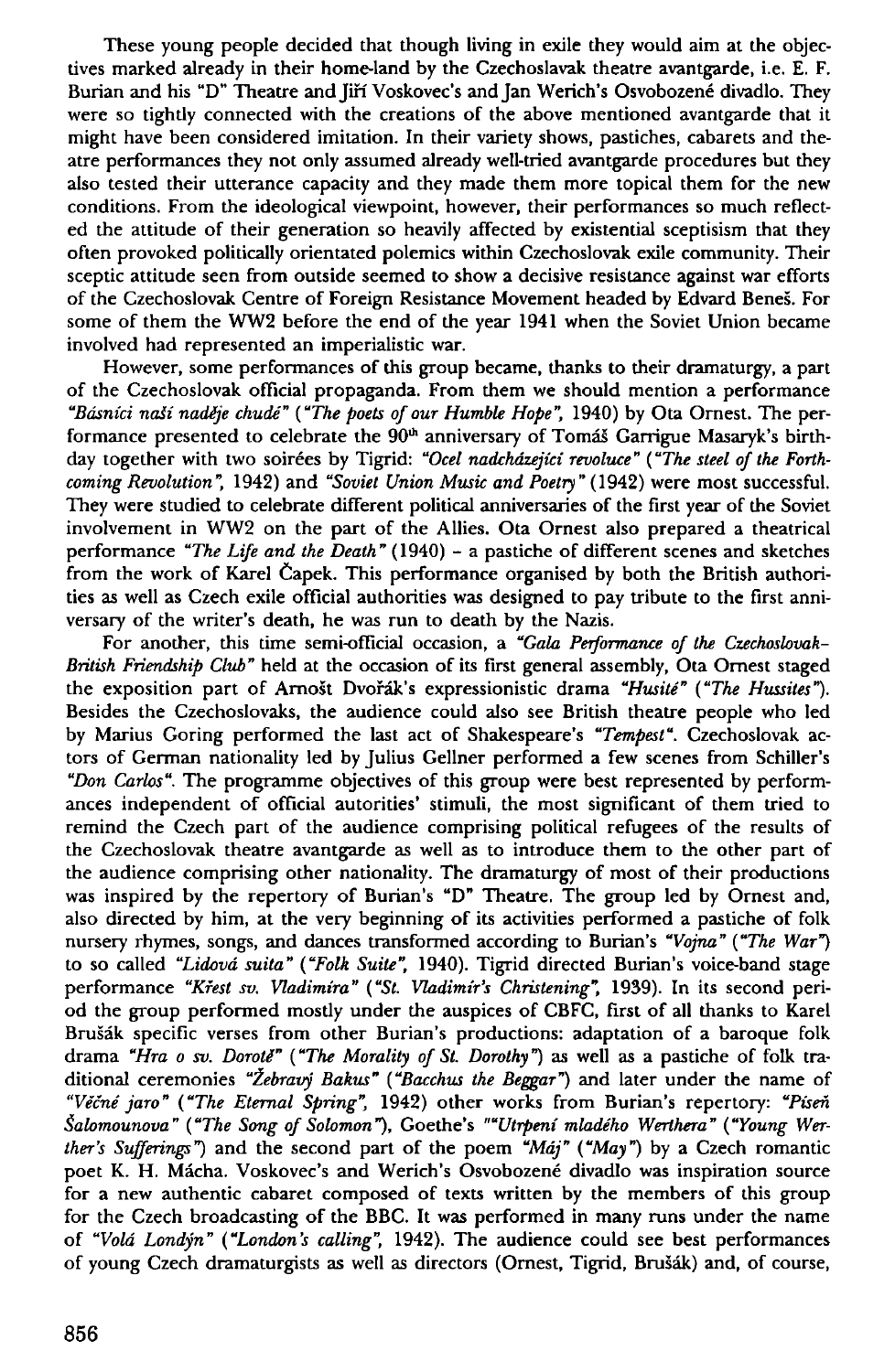actors (Ornest, Schwarz, Langrová, Hlaváčková, Demel). Their efforts gained its most positive value especially in performances of their original dramatic texts. Even the first contributions to one of the opening programmes performed in co-operation with a German theatre 24 Schwarze Schafe (1939) in Arts Theatre, especially Josef Lederer's *"Hus and Pdlec"* proved the fact that they were able to write viable dramatic texts pithily expressing their political as well as life attitudes and their ability to criticise themselves. Their sketches for St. Nicholas's Eve (December 6) organised by the cultural commission of CRTF for all members of the Czechoslovak refugee community in December 1939 confirmed it. The sketches were targeted at different vices within the Czechoslovak community - most successful Omest's *"Piseh strailivd o detech kapitdna M. I. Granta" ("Most Gruesome Song about Capt. M. I. Grant's Children")* and Lederer's satirical sketch *"Young Czechoslovakia 60 Years Later".* Their efforts in this field culminated by a variety show composed of radio sketches transmitted by BBC to the occupied Czechoslovakia in the BBC programme *"London's Calling"* were closely related to scathing political satires by Voskovec and Werich. Voskovec and Werich were also reminded by the updated songs from the repertory of Osvobozené divadlo.

Young Czechoslovakia as well as Czechoslovak-British Friendship Club comprised several other theatre groups of young people. From their theatrical creation several productions by Anna Maria Jokl (born in Vienna and the graduate from the avant-garde director Erwin Piscator's Art School in Berlin. After the Nazis coup she lived in Czechoslovakia where she worked as a journalist. Later, after an adventurous escape from Prague occupied by the Nazis, she found asylum in London. She wrote performances for a German refugee cabaret 24 Schwarze Schafe (4 & 20 Black Sheep) besides work with one of several refugee groups living in the Canterbury Hall Hostel. She was a dramaturgist, director, choreographer, and staged several reciting as well as miming performances such as old English sailors' ballads, old French folk and popular poetry, Czech, Spanish and French songs and dances. The top of her creation represented staging of her own play *"Saboldz" ("Sabotage",* 1942) thanks to which she became pretty popular among both Czechoslovak, German, and other refugee communities and partly also among the Britons. *"Sabotage"* was an attempt to present an episode from the resistance of the Czech people in their homeland against the Nazi occupants, it was staged in English language.

Herbert Lom, a young actor of Czech-German origin, also attracted public attention. He similarly as Anna Maria Joklová was a director but also a playwright and reciter. Under the auspices of CBFC Lorn gave several public readings of poetry. For the Council of Czechoslovak Women at the occasion of Mothers' Day he prepared a gala performance. In the Czechoslovak Institute in co-operation with other Czech actors he staged his own play *"Ruce k dilu!" ("Ready to Work!",* 1942) supporting Czechoslovak war activities. Joklova and Lorn used to stage their plays together presenting them as examples of the Czechoslovak fight against Hitler. Even English working class amateur actors from the London Unity Theatre were interested in them.

On the other hand Oto Lampl, who came from Paris, did not succeed in incorporating his creation into the main stream of Czechoslovak theatrical activities. His attempts to do so were not appreciated by Czechoslovak political refugee community in Great Britain. His cabarets performed in Czech language: *"Ceskoslovensky chanson ve vyhnanstvi" ("Czechoslovak Chansons in Exile",* 1941) or his *"Veler Oty Lampla" ("Ota Lampel's Evening",*  1942) were, on the one hand, sentimentally pseudo-patriotic and, on the other hand, salacious a la Montmartre, that was why they were denounced by both left or right-wing refugee critics. Lampl at the beginning performed his cabarets in air-raid shelters in London underground as well as London factories and barracks of both British and friendly troops. Later he moved them under the protection of the British Ministry of War that organised cultural programmes for soldiers.

In 1942 there was an attempt to start a regular Czech cabaret and satirical theatre "DeN" which was planned to reside in London Aeolian Hall at 125, Bond Street, London W1. The creators of "DeN" were two men hidden under psedonyms Dobrý (Good) and